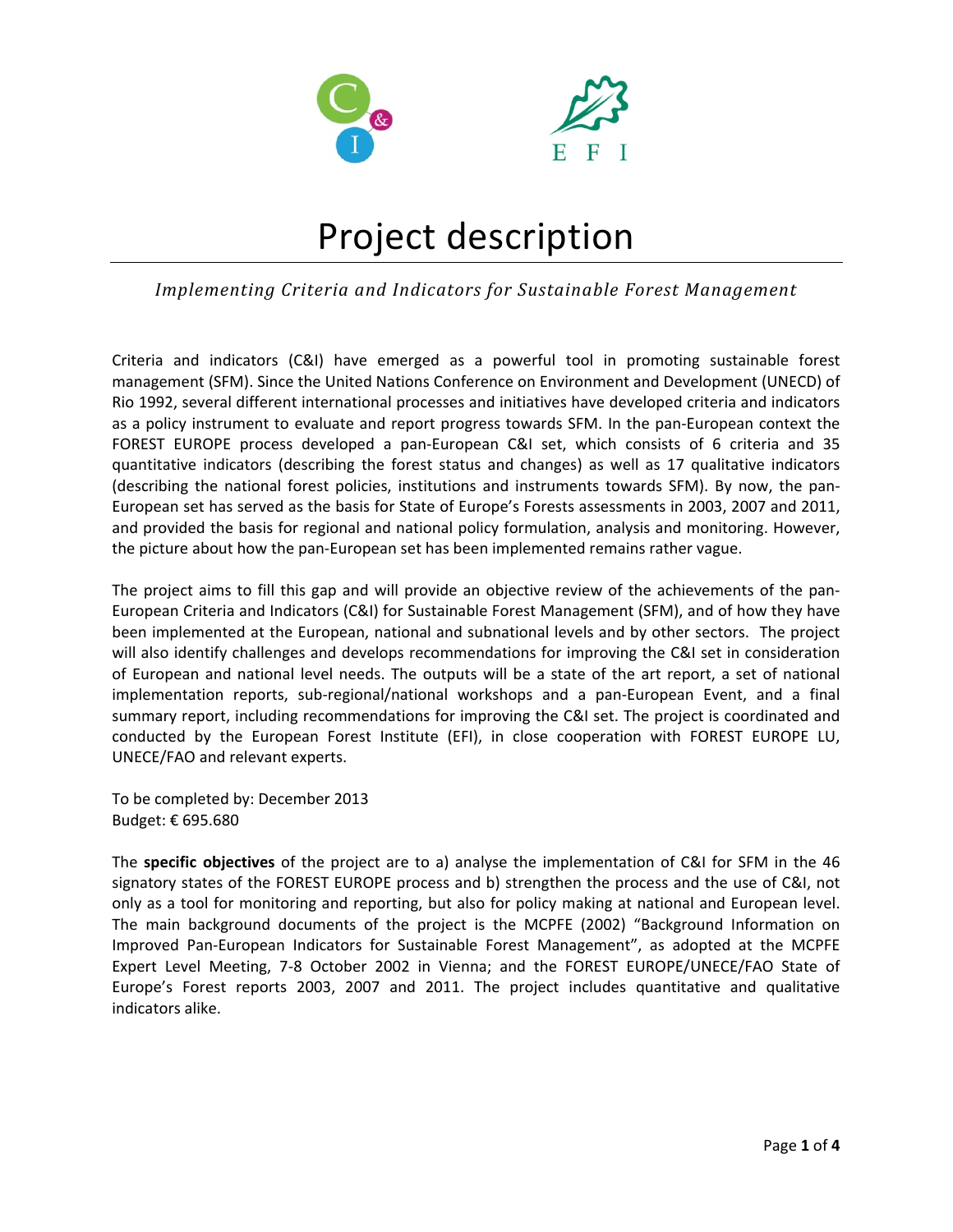#### *Project structure:*

The project consists of seven **Work Packages (WPs)**:

- WP1: Project management and dissemination
- WP2: State of the art of the development and implementation of C&I for SFM and resulting
- WP3: National assessments and reports on C&I implementation
- WP4: Regional/National Workshops on C&I development and implementation
- WP5: pan‐European Forum on C&I implementation
- WP6: Final report and recommendations on C&I further development and implementation
- WP7: Networking and web platform on C&I for SFM

The coordinating unit is the EFICENT‐OEF Office (located in Nancy, France and Freiburg, Germany). In addition the following EFI units are involved in the implementation: EFI Headquarters (Joensuu, Finland); EFIATLANTIC (Bordeaux, France); EFIMED (Barcelona, Spain); and EFICEEC (Vienna, Austria). The project also benefits from the experience and contribution received from other institutions, like the Finnish Forest Research Institute (Joensuu, Finland) or the Institute for World Forestry (Hamburg, Germany)

#### *Advisory Group:*

In addition to the implementing project team, an Advisory Group (AG) was established. The AG will support the project activities while assuring the scientific quality and the necessary cooperation and communication with the related stakeholders. The AG will also provide guidance to the main outputs of the project, i.e. the state of art report, the final report, and the organisation of workshops. The members of the AG are listed below:

- Michael Köhl (Institute for World Forestry)
- Myriam Martin (FOREST EUROPE Liaison Unit Madrid)
- Roman Michalak (UNECE/FAO Forestry and Timber section)
- Jari Parviainen (Finnish Forest Research Institute)
- Matthias Schwoerer (FOREST EUROPE General Coordinating Committee)

#### *Platform for other externally funded C&I projects and related initiatives:*

Cooperation with and synergies to ongoing or other newly started C&I for SFM related projects, as initiated under the FOREST EUROPE working programme, will be facilitated. The project will serve as a platform to interlink other ongoing C&I related projects and initiatives in Europe, and facilitate a) networking, closer communication, and exchange between C&I experts in Europe and b) building the bridge from sub‐national and national level initiatives to the pan‐European process. This will be mainly achieved through active science‐policy interface, oriented networking and communication with experts and relevant stakeholders, and through the establishment of a technical web platform on C&I‐SFM (for more details, see WP7). The project will investigate options to engage other partners to provide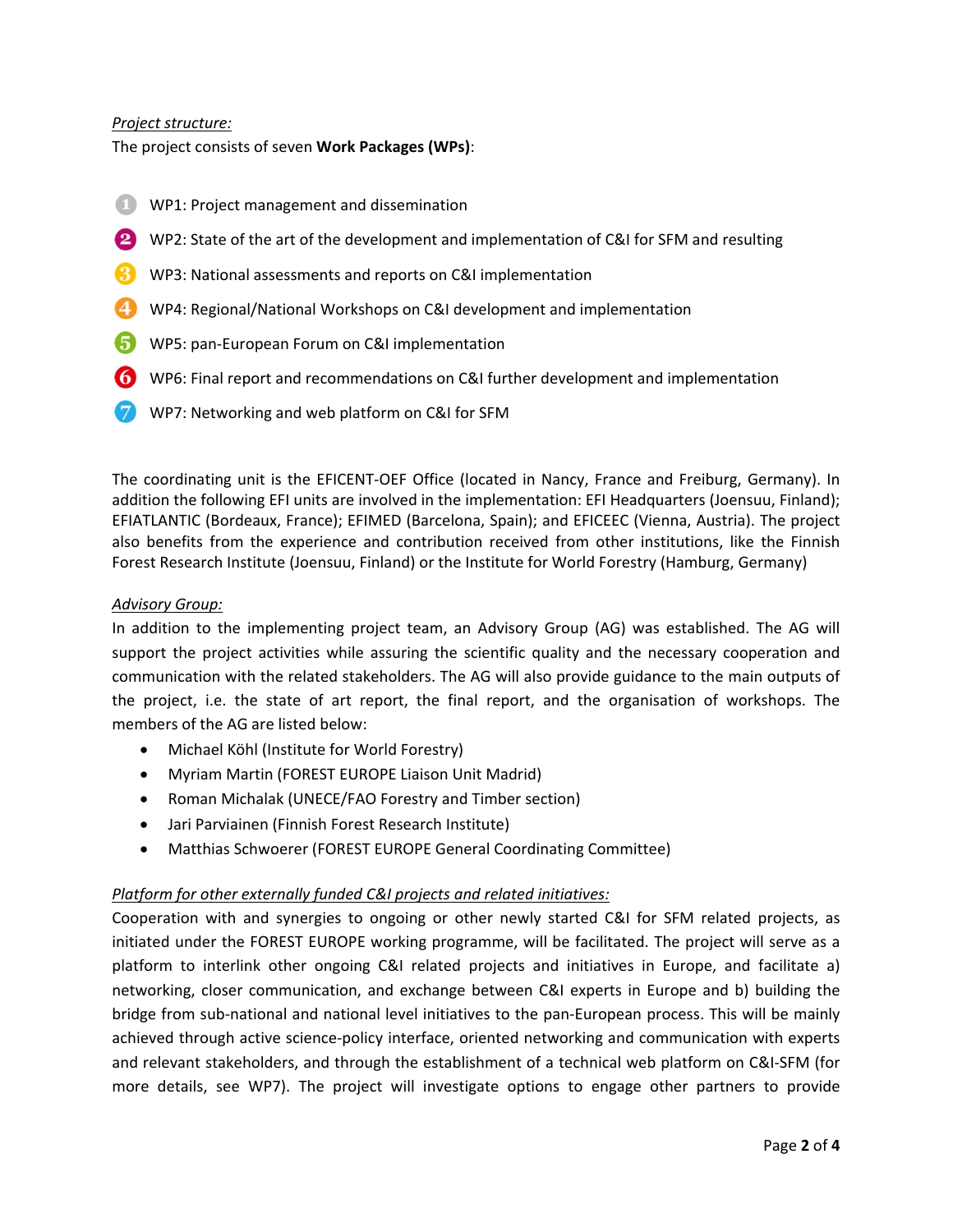additional supplementary contribution to the project, like for instance, assisting in co-organising and hosting technical workshops.

The following Work Packages (WP) have been designed to reach the objectives of the project:

#### G **WP1: Project management and dissemination**

The technical management includes all aspects of communication, collaboration and coordination to meet the technical and quality targets of the project. It will be responsible for project meetings, the organisation of workshops, and the timely submission of deliverables.

 **WP2: State of the Art of C&I development and implementation**

The State of the Art report, on the development, implementation and future challenges of the pan‐ European C&I for SFM provides a historical overview of the different developments at European, national and other sectors level, develops a working definition of "implementing C&I", and evaluates the achievements of the pan‐European C&I process. In addition to literature reviews, contacts are taken with expert representatives of other C&I processes and activities, which are related to forests.

## **WP3: National assessments and reports on C&I**

They determine to what extent the C&I are being implemented at national and subnational levels, and in what ways (e.g. monitoring and data collection, national forest reports, policy formulation, communication). This WP will also investigate the factors of effectiveness and fields of application of C&I, but also identify its challenges and future prospects at national and subnational levels.

## **WP4: Regional C&I Workshops**

Regional workshops will help increasing awareness on the development and use of C&I and facilitate information exchange about relevant experiences among the signatory states of FOREST EUROPE.

Preliminary, three regional workshops are foreseen to be implemented during spring 2013, covering the following geographical regions:

- Western Balkans;
- Central and Eastern Europe;
- Western Europe.

Each regional workshop will last a day and a half, and will be based on the project philosophy and the actual progress of the project to date. During the preparations the project team will consider the information gathered under WP2 and WP3, in order to address the emerging topics and issues in the particular region related to C&I. The number of participants is expected to be between 15‐25 people,